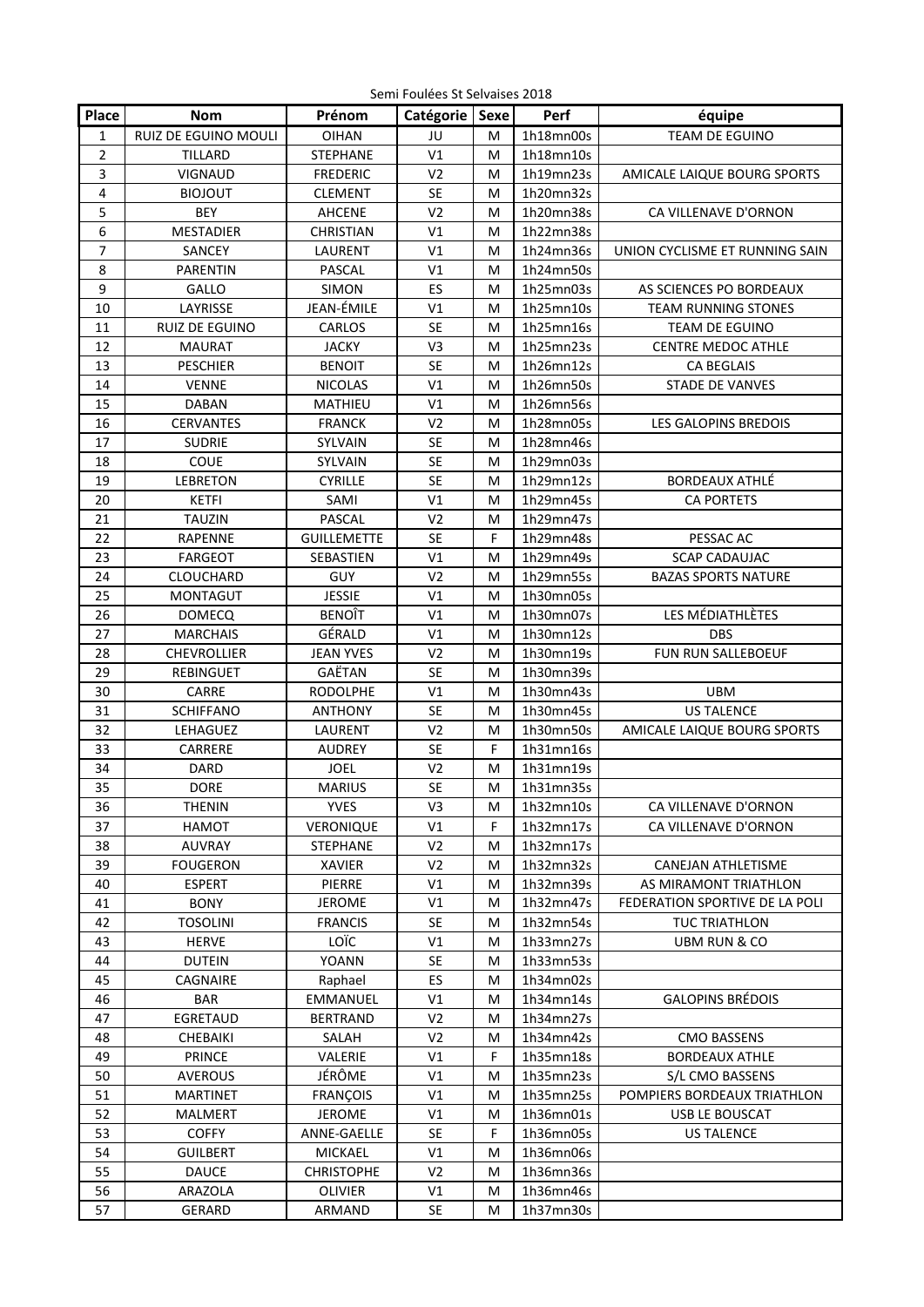| 58  | <b>TONNA</b>       | Mathieu              | <b>SE</b>      | M  | 1h38mn15s |                                |
|-----|--------------------|----------------------|----------------|----|-----------|--------------------------------|
| 59  | LIA                | <b>ANNA</b>          | <b>SE</b>      | F  | 1h38mn20s | SA MERIGNAC                    |
| 60  | SUPERVIELLE        | LAURENT              | V1             | M  | 1h38mn20s |                                |
| 61  | ALOSSERY           | VÉRONIQUE            | V <sub>2</sub> | F  | 1h38mn27s | CA VILLENAVE D ORNON           |
| 62  | <b>GUILLET</b>     | <b>CYRIL</b>         | SE             | M  | 1h39mn26s |                                |
| 63  | <b>LESGOURGUES</b> | <b>JEROME</b>        | V1             | M  | 1h39mn36s |                                |
| 64  | <b>OERLEMANS</b>   | <b>MARIE</b>         | V1             | F  | 1h40mn23s |                                |
| 65  | LOSSE              | AUDRINA              | <b>SE</b>      | F  | 1h41mn09s |                                |
| 66  | <b>GOUPIL</b>      | ANNE                 | V1             | F  | 1h41mn11s | US ET CULTURELLE SAUCATAISE    |
| 67  | <b>HUGUET</b>      | CAROLE               | <b>SE</b>      | F  | 1h41mn49s | CAV CILLENAVE D'ORNON          |
| 68  | CHAMPAGNE          | <b>CEDRIC</b>        | V1             | M  | 1h41mn54s |                                |
| 69  | <b>DUPEYRON</b>    | LIONEL               | <b>SE</b>      | M  | 1h42mn12s |                                |
| 70  | <b>COTTIN</b>      | <b>BENOIT</b>        | <b>SE</b>      | M  | 1h42mn14s |                                |
| 71  | PEIRCE             | <b>CHRISTINE</b>     | V1             | F  | 1h42mn21s | S/L CMO BASSENS                |
| 72  | <b>MOUSTIE</b>     | Philippe             | V <sub>2</sub> | M  | 1h43mn45s |                                |
| 73  | PERAUD             | LAURENT              | V1             | M  | 1h43mn52s |                                |
| 74  | <b>BITAUDEAU</b>   | ERIC                 | V <sub>2</sub> | M  | 1h43mn54s |                                |
| 75  | SAVARY             | <b>ISABELLE</b>      | <b>SE</b>      | F  | 1h44mn06s | <b>BOULIAC SPORTS PLAISIRS</b> |
| 76  | <b>FERRAND</b>     | PASCAL               | V <sub>2</sub> | M  | 1h44mn07s | <b>US TALENCE</b>              |
| 77  | PECHAMBERT         | <b>ALAIN</b>         | V <sub>4</sub> | M  | 1h44mn09s |                                |
| 78  | ORSINGHER          | OLIVIER              | V1             | M  | 1h44mn09s |                                |
| 79  | <b>FANCELLO</b>    | DANIEL               | V1             | M  | 1h45mn11s |                                |
| 80  | DASSANCE           | <b>GILBERT</b>       | V3             | M  | 1h45mn22s |                                |
| 81  | <b>FOURCADE</b>    | Claude               | V3             | M  | 1h45mn40s |                                |
| 82  | PAGE               | <b>CHRISTIAN</b>     | V <sub>2</sub> | M  | 1h46mn08s |                                |
| 83  | <b>JEANNE</b>      | ADELINE              | <b>SE</b>      | F  | 1h46mn11s |                                |
| 84  | <b>GRUSZKA</b>     | DANIELLE             | V <sub>2</sub> | F  | 1h46mn36s | <b>BOULIAC SPORTS PLAISIRS</b> |
| 85  | <b>PENICHE</b>     | <b>JESSICA</b>       | <b>SE</b>      | F  | 1h46mn53s | <b>BOULIAC SPORTS PLAISIRS</b> |
| 86  | <b>GOUIN</b>       | MARCEL               | V3             | M  | 1h46mn59s | <b>RAPETOU</b>                 |
| 87  | CAPDEPONT          | Maud                 | V1             | F  | 1h47mn00s |                                |
| 88  | <b>VIDAL</b>       | <b>ROMAIN</b>        | <b>SE</b>      | M  | 1h47mn17s |                                |
| 89  | FABRE              | PASCAL               | V <sub>2</sub> | M  | 1h47mn48s | <b>CMO BASSENS</b>             |
| 90  | <b>ROBERT</b>      | <b>DENIS</b>         | V <sub>2</sub> | M  | 1h48mn02s | AS LIBOURNE TRIATHLON          |
| 91  | <b>HOUILLE</b>     | JULIA                | SE             | F  | 1h48mn07s |                                |
| 92  | PATISSON           | Loic                 | <b>SE</b>      | M  | 1h48mn47s | Galopins Brédois               |
| 93  | LAGARDE            | <b>ALAIN</b>         | V <sub>2</sub> | М  | 1h48mn48s |                                |
| 94  | <b>RIVERO</b>      | ALEXANDRE            | <b>SE</b>      | M  | 1h48mn58s |                                |
| 95  | <b>GRUSZKA</b>     | <b>DIDIER</b>        | V <sub>2</sub> | M  | 1h48mn58s | <b>ASCEA</b>                   |
| 96  | CRNJANSKI          | BERANGERE            | V1             | F  | 1h49mn27s | TRI ARCACHON SUD BASSIN        |
| 97  | LEBON              | MARCO                | <b>SE</b>      | M  | 1h49mn45s |                                |
| 98  | <b>PARENTIN</b>    | SABRINA              | <b>SE</b>      | F  | 1h49mn48s |                                |
| 99  | PATISSON           | Loic                 | V1             | M  | 1h49mn58s |                                |
| 100 | <b>DUHET</b>       | DAVID                | <b>SE</b>      | M  | 1h50mn03s |                                |
| 101 | LEFEVRE            | <b>CHRISTOPHE</b>    | V1             | M  | 1h50mn16s | AS AUREILHAN                   |
| 102 | <b>JOURDE</b>      | <b>PHILIPPE</b>      | V <sub>2</sub> | M  | 1h50mn26s | US ET CULTURELLE SAUCATAISE    |
| 103 | <b>DUSSAUD</b>     | <b>MICHEL</b>        | V3             | M  | 1h50mn33s | <b>BRAUD AC</b>                |
| 104 | COULARET           | <b>DELPHINE</b>      | V1             | F  | 1h51mn00s |                                |
| 105 | <b>FONTAINE</b>    | Jocelyn              | V2             | M  | 1h51mn04s | <b>CHU Bordeaux</b>            |
| 106 | HARISMENDY         | JEAN-BAPTISTE        | <b>SE</b>      | M  | 1h52mn18s |                                |
| 107 | <b>BOIVIN</b>      | <b>SYLVIA</b>        | V2             | F. | 1h54mn14s |                                |
| 108 | DELEVALLADE        | <b>VIRGINIE</b>      | V1             | F  | 1h54mn15s |                                |
| 109 | <b>ROCCA</b>       | <b>BRUNO</b>         | V3             | М  | 1h54mn20s | USB LE BOUSCAT                 |
| 110 | REIGNIER           | PIERRE               | V1             | M  | 1h54mn31s | <b>SPUC LASTERKA</b>           |
| 111 | RAMBAUD            | <b>MONIQUE</b>       | V3             | F  | 1h54mn33s | CA VILLENAVE D ORNON           |
| 112 | PIERRE             | MARCEL               | V <sub>4</sub> | M  | 1h54mn42s |                                |
| 113 | COURNIL            | SYLVIE               | V1             | F  | 1h54mn48s |                                |
| 114 | RICHARD            | <b>JEAN FRANCOIS</b> | V1             | M  | 1h55mn03s |                                |
| 115 | <b>GENTILE</b>     | <b>CELINE</b>        | V1             | F  | 1h55mn15s | USB LE BOUSCAT                 |
| 116 | HUTTEAU            | LAURENT              | V2             | M  | 1h55mn42s | AS-SFR                         |